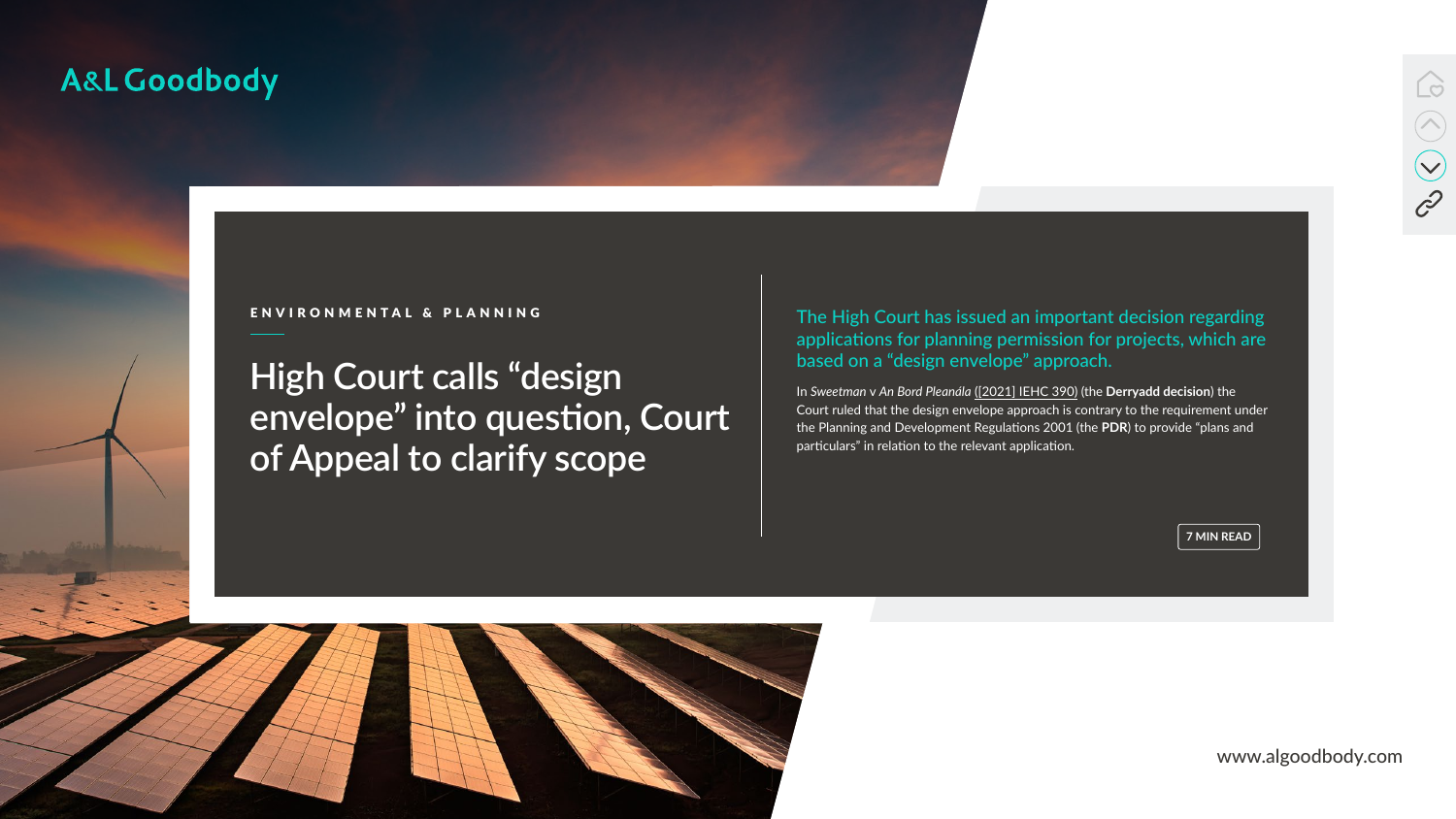An Bord Pleanála (the **Board**) granted planning permission to Bord na Móna for a windfarm in Derryadd, County Longford through the Strategic Infrastructure Development (**SID**) provisions in the Planning Acts. A judicial review challenge was taken raising a number of issues with the Board's decision.

There were some particular features of Bord na Móna's planning application that are worth noting. The application was for permission for an "envelope" of up to 185 metres blade tip height with no specific details given of the hub height or the rotor diameter being proposed. The High Court identified three core deficiencies with the planning application:

- **Typical**" details of several aspects of the development were given rather than precise details of the structures which were being proposed.
- $\blacksquare$  The application was for a "design envelope" rather than a structure of specified dimensions.
- $\blacksquare$  There was some variation in the location of turbines/foundations and road layouts implied in the Environmental Impact Assessment Report (**EIAR**) submitted with the application.

#### What did the High Court decide?

- The PDR require developers to submit "plans and particulars" of their proposed development.
- "Plans and particulars" means something that is "*specifically measured and capable of being drawn on a planthat cannot include a widely variable design envelope*".
- $\blacksquare$  It is not acceptable to assess the proposed development on a "worst case basis". It is not lawful for a developer to proceed on the basis that whatever is eventually constructed will have been properly assessed on the basis that the impacts of that development or indeed a development that is more impactful will have been assessed. The statutory obligation is to specify the particulars of the development for which permission is sought and "*not to seek permission for a project that is open-ended at one end of the scale and which could be anything up to a maximum specified*". Further, the Court stated that a "*worst case analysis is also hopelessly subjective. What is the worst case scenario for one person at one location may not be considered as such by another person at another location*".



According to the High Court's initial judgment:



#### **Document heading to go here 17pt heavy** | 2021 (regular)

In light of the potentially significant implications of its initial decision, the High Court has given leave to appeal to the Court of Appeal on a number of questions. In the associated leave decision [\(\[2021\] IEHC](https://www.courts.ie/view/judgments/3c25b060-c48d-4fac-8bff-1b2629d34264/9dd48022-0b59-4254-a65c-786535aa1400/2021_IEHC_662.pdf/pdf)  [662\)](https://www.courts.ie/view/judgments/3c25b060-c48d-4fac-8bff-1b2629d34264/9dd48022-0b59-4254-a65c-786535aa1400/2021_IEHC_662.pdf/pdf), the High Court has also provided some clarifications on the scope and intent of its initial decision. In the meantime, the Derryadd and *Balscadden* decisions [\(\[2020\]](https://www.courts.ie/view/judgments/5cd3ccef-f0e8-4066-9b5e-7cbdbc535146/0b3fa6d5-1b5d-4b3e-a686-646a82e24014/2020_IEHC_586.pdf/pdf)  [IEHC 586\)](https://www.courts.ie/view/judgments/5cd3ccef-f0e8-4066-9b5e-7cbdbc535146/0b3fa6d5-1b5d-4b3e-a686-646a82e24014/2020_IEHC_586.pdf/pdf) may lead to challenges for all developers of projects, in determining how much detail they need to give in the planning application while still retaining the flexibility needed for tendering.



#### **Background**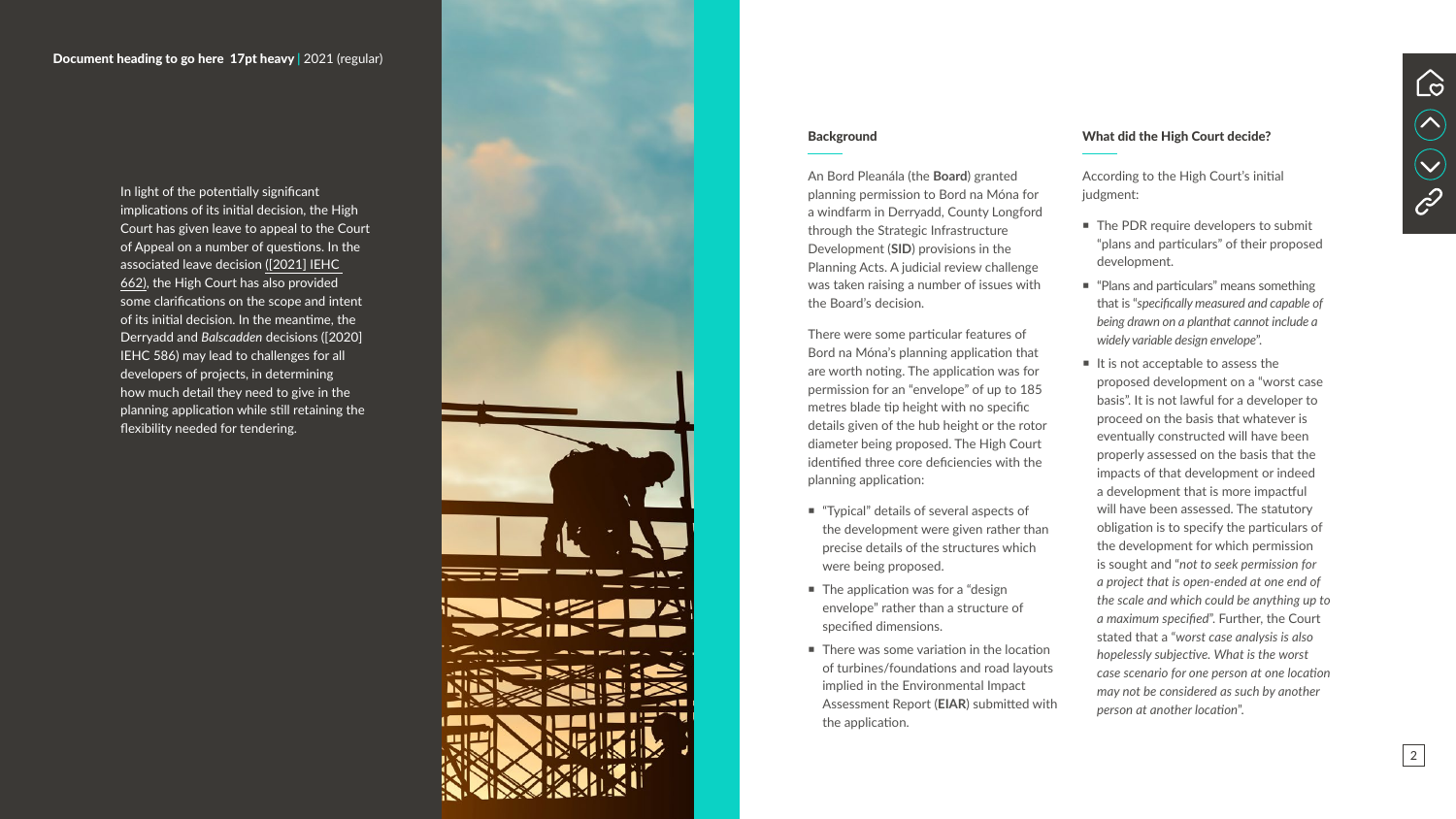- There was much discussion of the so called "Rochdale envelope" (ie, basing the planning application and corresponding assessments on a range of potential designs and parameters). The Court made the following points:
- » The concept of the "design envelope" has, under English law, a written basis in national guidelines (NPS EN-1). There is no such written basis in Ireland, either in statute or in guidelines.
- » The concept has no application to the statutory framework/requirement under the PDR to provide "plans and particulars". It instead applies only to environmental assessment of that development;.
- ҉ In the *Rochdale* case, the consent sought was an outline planning permission only and therefore it was more appropriate to talk of parameters in that context.
- ҉ *Rochdale* was decided in 2001 and planning law has become much more complex in the intervening period.

The Court was also asked to find that the "design envelope" approach was contrary to the EIA Directive. The Court declined to rule on that question, but could do so in a future case. Under the EIA Directive, the obligation of a developer is to identify, describe and evaluate the impacts of its proposed development on the environment. The Court may decide in a future case that it is not possible to meet this obligation unless

the developer is describing and evaluating the impacts of a certain and defined project, rather than a range of possibilities.

#### Subsequent clarifications and leave to appeal

■ An affidavit on behalf of the developer had referred to the developer not being able to "finally determine … the particular turbine design". The Court clarified that such final determination was not required by the initial judgment. The developer's difficulty in determining the "*exact extent of turbine foundations, hard stands and other infrastructure*" could still be accommodated within a reasonable degree of flexibility because the initial judgment did not demand advance specification of the "exact extent" of those features.

■ The content of an application in the SID context is not quite as exacting as that in the normal planning context.

The High Court granted leave to appeal its initial decision to the Court of Appeal. It accepted that the "practical operation" of the planning system would be assisted by clarification of certain questions raised in relation to the initial decision (set out below). In doing so, the High Court clarified a number of points from the initial decision. The Court noted that:

- The initial judgment did recognise the legitimacy of certain limited flexibility. What that flexibility could reasonably look like might vary from context to context.
- $\blacksquare$  The concept of limited flexibility, applied reasonably in a context-specific way, would appropriately balance the interests of developers and others. In particular, it would allow developers a margin to refine the exact design post-consent, but would also allow other participants sufficient certainty as to what the proposal in fact is.
- There is no difficulty with the general concept of a design envelope provided it is within a certain limited flexibility, and no genuine planning issue is thereby created.
- What might be regarded as a reasonable

■ However, the SID framework only allows a reasonable albeit limited degree of flexibility (particularly in a changing context like wind turbines). However, a completely open-ended permission at one end of the scale goes far beyond what is necessary or appropriate.

 $\blacksquare$  If the Board's decision or alternatively some instrument of general application were to say that the approval of plans and particulars based on a typical design had the effect that the developer could not depart substantially from such a design, then there would not be a problem. However, there was no such provision in relation to the Derryadd wind farm.





zone of flexibility may vary from context to context.

High Court calls "design envelope" into question, Court of Appeal to clarify scope **|** 2021

3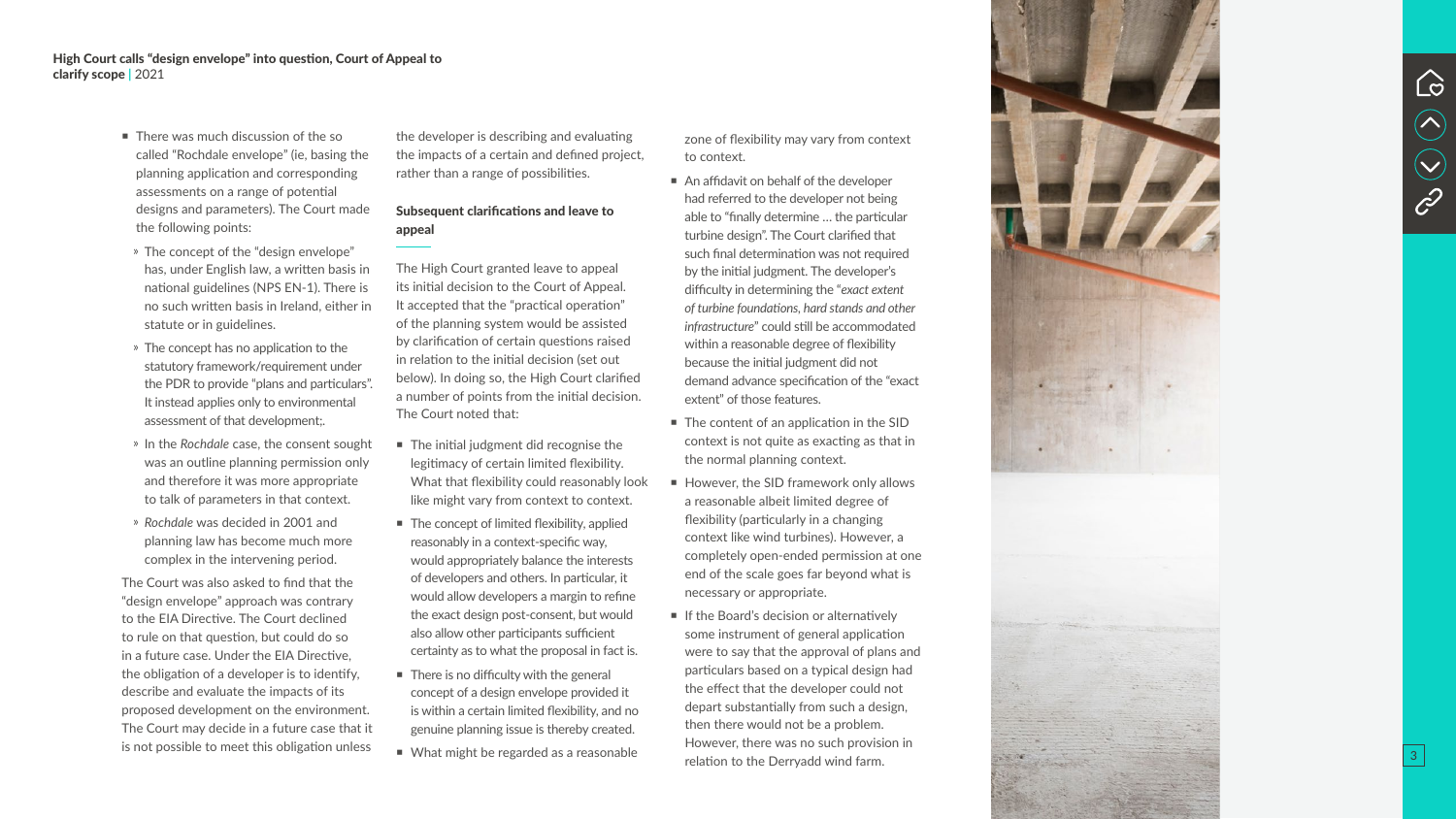

The High Court granted leave to appeal on the basis of the following questions (paraphrased):

- 1. Whether it is permissible to allow a variable design application that (i) goes beyond a reasonable limited degree of flexibility and/or (ii) could give rise to a genuine planning issue after the grant of development consent in the Strategic Infrastructure Development context.
- 2. Is it open to the Board in the present case to contend on appeal that approval of a "typical" design cannot be substantially deviated from, (a) not having clearly and/ or effectively and/or at all made that point at the hearing; and/or (b) given that such a point contradicts the evidence before the court and the Board?
- 3. If the Board can make that argument, is that argument correct?
- 4. Insofar as a permission can lawfully allow a degree of flexibility, is the Board required to consider and assess the range of options within that flexibility as opposed to merely assessing the worstcase scenario?

#### The *Balscadden* decision

- Where any structure is of a significant size, its dimensions and location constitute necessary information.
- **The PDR require the application material** to show the distances of the relevant structure to the boundaries of the site, but the application had not done so.
- **There were two fundamental problems** with the lack of formal drawings showing the dimensions and locations of the sheet piling for subterranean structures. First, it breached the requirement to submit drawings in accordance with the PDR. Second, the actual grant of permission was "devoid of meaning" because the permission was to construct the development in accordance with the plans submitted, but those plans did not include adequate details as to the location and dimensions of the sheet piling.



The High Court's decision in *Balscadden Road SAA Residents' Association* v *An Bord Pleanála* [2020] IEHC 586 involved similar issues to those raised in Derryadd. In that case, the High Court overturned the grant of planning permission for a Strategic Housing Development because the plans submitted with the application did not include details of the sheet piling structures to be used in the basement. The High Court made the following observations:

#### Next steps

The Court of A ppeal's decision should bring some degree of clarity on the obligation under the PDR to provide "plans and particulars". It should also clarify the extent to which developers can build in flexibility within their planning applications and associated environmental assessments.

It will likely be 9-12 months before we know the decision of the Court of Appeal, and that decision in turn may be appealed to the Supreme Court. It is possible that legislative change will be made to deal with the issue in the meantime.

For more information, please contact [Alison Fanagan](https://www.algoodbody.com/our-people/alison-fanagan), Consultant, [Brendan](https://www.algoodbody.com/our-people/brendan-abley) [Abley,](https://www.algoodbody.com/our-people/brendan-abley) Associate or any member of [ALG's](https://www.algoodbody.com/services/environmental-planning)  [Environmental and Planning Group](https://www.algoodbody.com/services/environmental-planning).